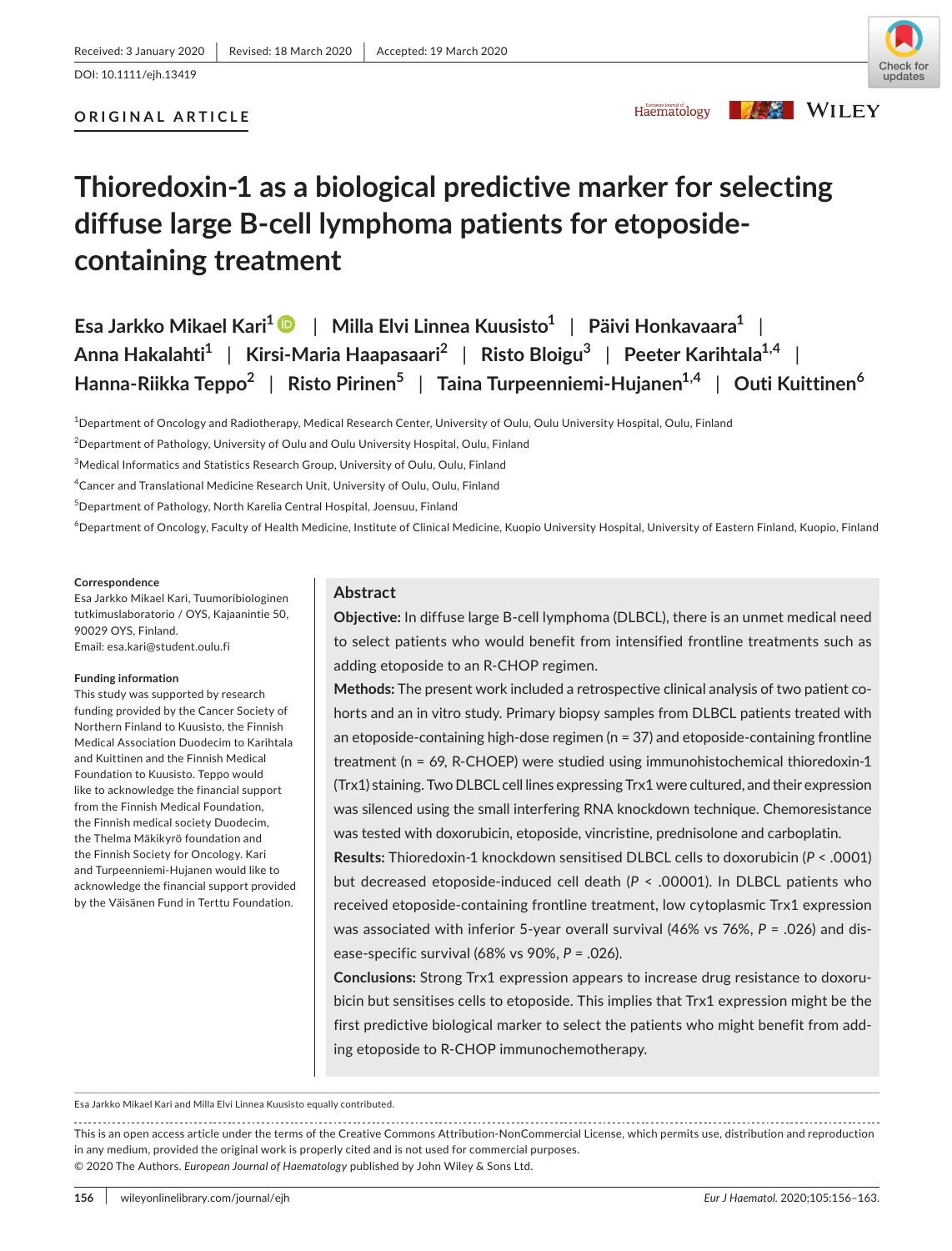#### **KEYWORDS**

diffuse large B-cell lymphoma, doxorubicin, etoposide, R-CHOEP, thioredoxin-1

# **1** | **INTRODUCTION**

Mature B-cell neoplasms are the fifth most common cancers in men and the seventh most common in women, comprising 5.4% of all cancers in Finland. $^1$  Diffuse large B-cell lymphoma (DLBCL) is the most common lymphoma subtype. It is an aggressive subtype of non-Hodgkin lymphoma with a potentially fatal outcome. $^{\rm 2}$  The standard care of DLBCL is immunochemotherapy, with the R-CHOP regimen (rituximab, cyclophosphamide, doxorubicin, vincristine and prednisolone) or R-CHOP combined with etoposide (R-CHOEP). During the prerituximab era, CHOEP was shown to be superior to CHOP in young high-risk patients. There are no randomised studies evaluating its impact after adding rituximab to the therapy and its exact role in the therapy calls for further definition.<sup>3</sup> There are currently no biological predictive factors in clinical use for selecting patients for R-CHOEP therapy. In a retrospective work based on immunohistochemistry, we previously showed that thioredoxin-1 (Trx1) is associated with an adverse outcome in DLBCL.<sup>4</sup> However, this does not prove causality because of the retrospective study setting.

Trx1 plays a major role in the antioxidant system and has been implicated in chemoresistance to cisplatin, docetaxel and anthracyclines. The exact role of Trx1 in cancer cells is a matter of debate.<sup>5,6</sup> Previous work by Li et al<sup>6</sup> suggested that Trx1 is involved in the development of chemoresistance against doxorubicin, which is widely used in frontline therapy for DLBCL. It has also been suggested $^7$  that knockdown of Trx1 might sensitise the cells to the influence of reactive oxygen species (ROS) and thereby to DNA damage and eventually cell death. ROS play an important role in cell proliferation, differentiation and angiogenesis, and this might give a survival advantage to tumour cells.<sup>7,8</sup>

The aim of the present work was to study the causal relationship between high Trx1 expression and adverse disease outcome with different treatment regimens. We also wanted to explore the influence of Trx1 to several chemotherapeutics' cytotoxicity by using an in vitro knockdown model. Our hypothesis was that Trx1 might influence the development of chemoresistance in DLBCL.

# **2** | **MATERIALS AND METHODS**

See Appendix S1.

## **3** | **RESULTS**

# **3.1** | **Knockdown of Trx1 in cultured cells**

In the Western blot analysis, Trx1 knockdown was detected 48 hours post-transfection. It was, however, most obvious after 72 hours, when Trx1 expression was found to decrease by 95% compared to the expression seen in 24-hour samples. The result was verified using β-actin as loading control (Figure 1). Negative controls were used as comparison. At 48 hours, Trx1 expression decreased by 47% in comparison with the negative control sample and Trx1 knockdown sample. In the 72-hour samples, the decrease was 91%.



**FIGURE 1** A, Transfection success was verified by using fluorescence-activated cell sorting. *Y*-axis represents the number of cells and *x*-axis represents wavelength (534-545 nm for green). Red colour indicates live cells. Approximately 21% of cells (range 8%-48%) survived transfection process. B, Western blot analysis of thioredoxin-1 knockdown in Farage cells. Cell lines with water and negative siRNA were used as control. Knockdown of thioredoxin-1 is observed during the next three post-transfection days. Chemotherapeutic agents were added at day 2 [Colour figure can be viewed at [wileyonlinelibrary.com\]](www.wileyonlinelibrary.com)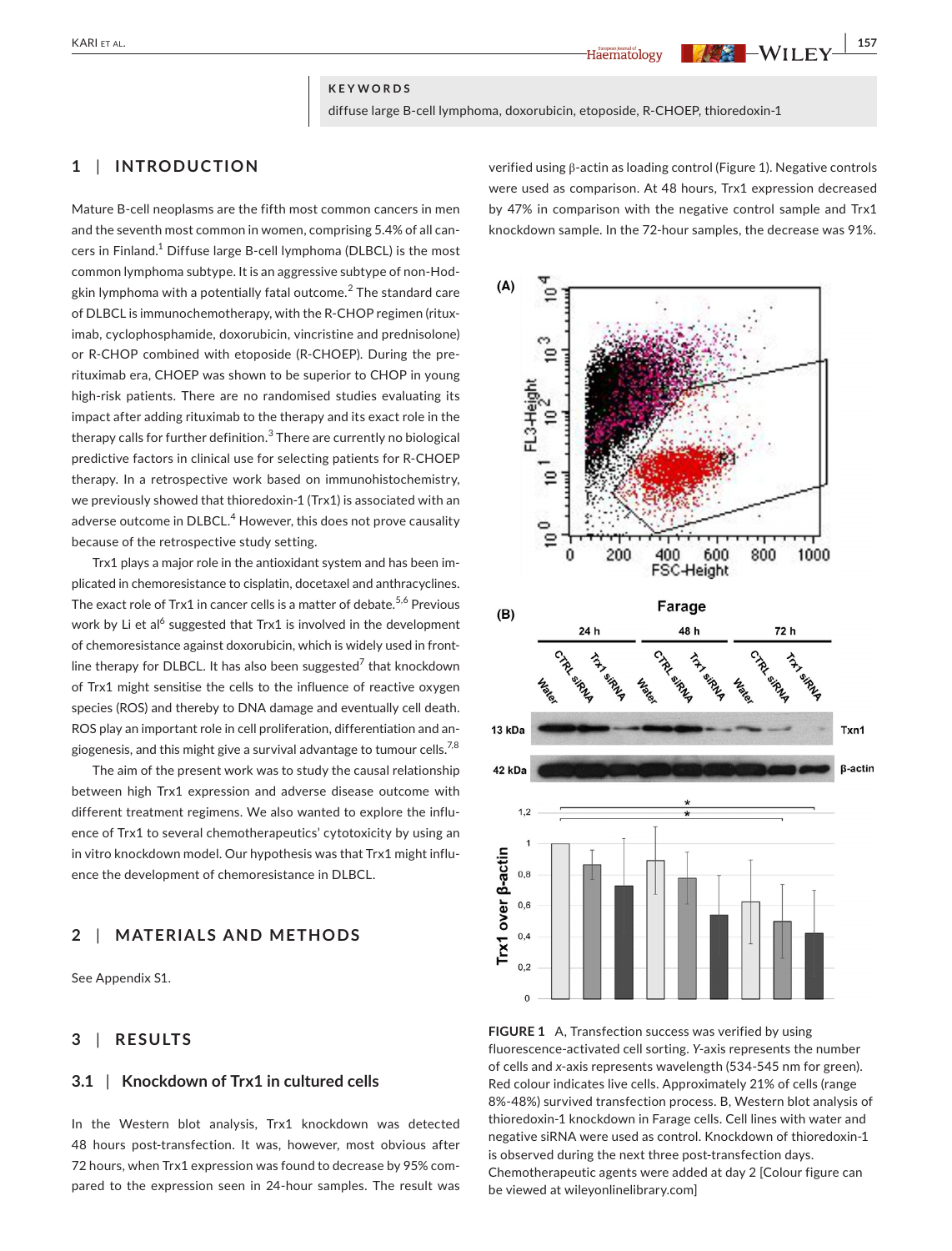

**FIGURE 2** Different chemotherapeutic agents tested after thioredoxin-1 knockdown. Data represent mean values. *Y*-axis represents percentage of cell death, and *x*-axis represents agent concentration. Blue indicates knockdown cell line, and green indicates control cell line. Results differ significantly with doxorubicin and etoposide. A, Doxorubicin. B, Etoposide. C, Vincristine. D, Carboplatine. E, Prednisolone [Colour figure can be viewed at [wileyonlinelibrary.com\]](www.wileyonlinelibrary.com)

The success of the transfection was verified both in FACS assay and qRT-PCR. The amount of cells alive after the transfection was 21% in total (range: 8%-48%). Approximately 43% of the cells were successfully transfected (range: 20%-79%). The amount of live transfected cells was 75% (range: 43%-93%) (Figure 1). In qRT-PCR, the mean purity (260/280) was 2.00.

#### **3.2** | **Chemotherapeutic agent testing**

Three tests with five parallel samples were conducted in each case and the results were calculated by defining the mean values and later comparing them with each other. The variance analysis was performed with ANOVA and, because of the multiple differences found with challenging analysis, the results were reassessed with the student  $t$  test ( $n = 900$ ).

#### **3.3** | **Doxorubicin**

Doxorubicin-induced cell death increased from 10.5% to 14.7% in 0.055 µmol/L solution when the Trx1 knockdown was performed.

The same trend was also seen with higher concentrations of doxorubicin; 11.0%-16.6% in 0.55 µmol/L solution, 9.8%-16.0% in 5.5 µmol/L solution and 10.6%-22.1% in 55 µmol/L solution, respectively (Figure 2). The increased doxorubicin-induced cell death with Trx1 knockdown was statistically highly significant (*P* = .000093).

#### **3.4** | **Etoposide**

Etoposide-induced cell death decreased from 13.2% to 10.1% in 5 µmol/L solution of etoposide when the Trx1 knockdown was performed. A similar effect was seen in more concentrated solutions: 31.0%-10.3% in 50 µmol/L solution and 46.6%-22.3% in 100 µmol/L solution (Figure 2B). The higher amount of cell death caused by etoposide in native cells was statistically highly significant (*P* = .000004).

### **3.5** | **Vincristine, carboplatin and prednisolone**

No effect in vincristine-, carboplatin- or prednisolone-induced cell death was seen when the native and knockdown cells were compared (Figure 2) (*P* = .355).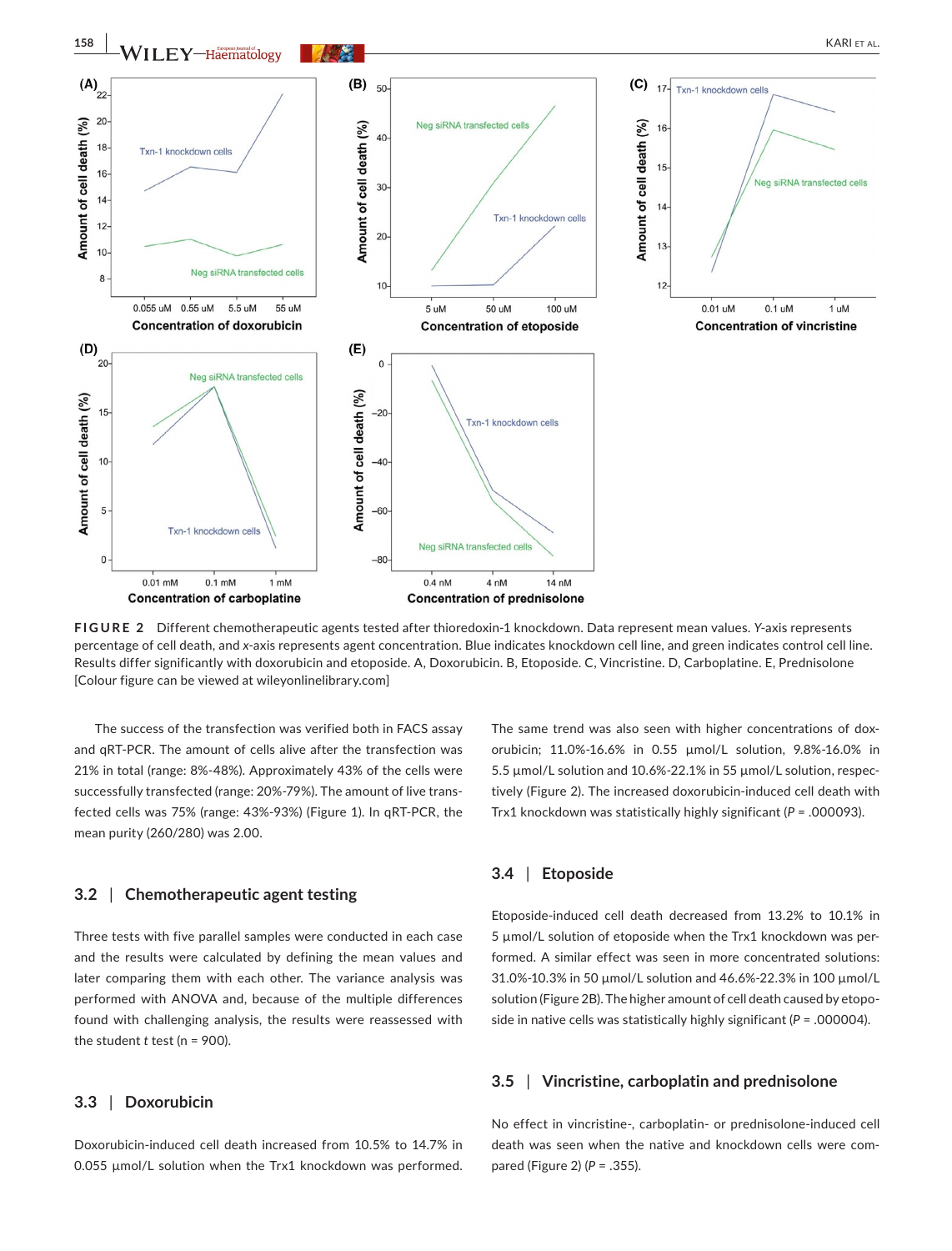**<u>KARI ET AL.</u> 159** 

| <b>TABLE 1</b> Patient demographics with known clinical risk factors for diffuse large B-cell lymphoma |
|--------------------------------------------------------------------------------------------------------|
|--------------------------------------------------------------------------------------------------------|

|                             | $\mathsf{n}$   | $\%$ | Primary high<br><b>IPI</b> score | Primary refractory<br>disease | <b>Relapsed DLBCL</b> | P-value | $\mathsf{n}$   | $\%$           | $P$ -value <sup>a</sup> |  |
|-----------------------------|----------------|------|----------------------------------|-------------------------------|-----------------------|---------|----------------|----------------|-------------------------|--|
| Sex                         |                |      |                                  |                               |                       |         |                |                |                         |  |
| Male                        | 24             | 65   | 8                                | 3                             | 13                    |         | 42             | 67             |                         |  |
| Female                      | 13             | 35   | $\mathbf{1}$                     | $\mathbf{1}$                  | 11                    | .148    | 21             | 33             | 1.000                   |  |
| <b>B</b> symptoms           |                |      |                                  |                               |                       |         |                |                |                         |  |
| None                        | $\overline{7}$ | 19   | $\mathbf{1}$                     | $\mathsf{O}\xspace$           | 6                     |         | 20             | 32             |                         |  |
| Yes                         | 13             | 35   | $\sqrt{5}$                       | $\,1\,$                       | $\overline{7}$        | .428    | 38             | 60             | .775                    |  |
| Missing                     | 17             | 46   |                                  |                               |                       |         | $\sqrt{5}$     | 8              |                         |  |
| Age                         |                |      |                                  |                               |                       |         |                |                |                         |  |
| $\leq 60$                   | 24             | 65   | 6                                | $\overline{4}$                | 14                    |         | 57             | 90             |                         |  |
| >60                         | 13             | 35   | $\ensuremath{\mathsf{3}}$        | $\mathsf{O}\xspace$           | 10                    | .388    | 6              | 10             | .010                    |  |
| LD levels                   |                |      |                                  |                               |                       |         |                |                |                         |  |
| Normal                      | 6              | 16   | $\mathbf{1}$                     | 0                             | 5                     |         | $\overline{7}$ | 11             |                         |  |
| Elevated                    | 15             | 41   | $\boldsymbol{6}$                 | $\mathbf 1$                   | $\,8\,$               | .539    | 52             | 83             | .272                    |  |
| Missing                     | 16             | 43   |                                  |                               |                       |         | $\overline{4}$ | 6              |                         |  |
| Stage                       |                |      |                                  |                               |                       |         |                |                |                         |  |
| $I-II$                      | 3              | 8    | $\mathsf{O}\xspace$              | $\mathsf O$                   | 3                     |         | $\overline{4}$ | 6              |                         |  |
| $III-IV$                    | 28             | 76   | 9                                | $\overline{2}$                | 17                    | .620    | 58             | 92             | .673                    |  |
| Missing                     | 6              | 16   |                                  |                               |                       |         | $\mathbf 1$    | $\overline{2}$ |                         |  |
| WHO performance status      |                |      |                                  |                               |                       |         |                |                |                         |  |
| $0 - 1$                     | $\,8\,$        | 22   | $\,1\,$                          | $\,1\,$                       | $\boldsymbol{6}$      |         | 28             | 44             |                         |  |
| >1                          | 9              | 24   | $\mathfrak{S}$                   | $\mathsf{O}\xspace$           | 6                     | .576    | 29             | 46             | 1.000                   |  |
| Missing                     | 20             | 54   |                                  |                               |                       |         | $\overline{4}$ | 10             |                         |  |
| Extranodal affusion         |                |      |                                  |                               |                       |         |                |                |                         |  |
| $0 - 1$                     | 11             | 30   | $\ensuremath{\mathsf{3}}$        | $\sqrt{2}$                    | $\boldsymbol{6}$      |         | 29             | 46             |                         |  |
| $>1$                        | 23             | 62   | $\boldsymbol{6}$                 | $\overline{2}$                | 15                    | .761    | 30             | 48             | .076                    |  |
| Missing                     | 3              | 8    |                                  |                               |                       |         | $\overline{4}$ | 6              |                         |  |
| P                           |                |      |                                  |                               |                       |         |                |                |                         |  |
| $0 - 2$                     | 5              | 14   | $\mathbf{1}$                     | $\mathsf O$                   | $\overline{4}$        |         | $\overline{7}$ | 11             |                         |  |
| $3 - 5$                     | 20             | 54   | $\boldsymbol{6}$                 | $\overline{2}$                | 12                    | 1.000   | 55             | 87             | .467                    |  |
| Missing                     | 12             | 32   |                                  |                               |                       |         | $\mathbf{1}$   | $\overline{2}$ |                         |  |
| DLBCL subtype               |                |      |                                  |                               |                       |         |                |                |                         |  |
| GC                          | 12             | 32   | $\mathbf{1}$                     | $1\,$                         | 10                    |         | 18             | 29             |                         |  |
| non-GC                      | 17             | 46   | 4                                | $\overline{2}$                | 11                    |         | 27             | 42             |                         |  |
| <b>THRLBCL</b> <sup>b</sup> | 8              | 22   | $\overline{4}$                   | $\mathbf{1}$                  | 3                     | .244    | 18             | 29             | .737                    |  |

*Note:* Median age of patient cohort I was 54 y, range: 21-67. Median age of patient cohort II was 54 y, range: 19-69. *P*-values represent Fisher's exact test. No statistical differences existed between demographic groups except for age groups in cohort II.

Abbreviations: DLBCL, diffuse large B-cell lymphoma; GC, germinal centre; IPI, international prognostic index; LD, lactate dehydrogenase; THRLBCL, T-cell histiocyte-rich large B-cell lymphoma.

a Difference between cohorts.

<sup>b</sup>Including one primary mediastinal B-cell lymphoma in cohort I.

# **3.6** | **Expression of Trx1 in patient cohorts and its association with clinical outcome**

Patient characteristics are presented in Table 1. In patient cohort I in all samples, the malignant cells generally expressed Trx1. In nine samples (24.3%), there were some malignant cells that did

not express Trx1 at all (Figure 3) and in 28 cases all malignant cells expressed some amount of Trx1 (75.7%) (Figure 3). Trx1 positivity was detectable in the nuclei of malignant cells in 29 cases (78.4%) and in nuclear membranes in seven samples (18.9%). Based on the overall mortality-associated ROC curve, 24 patients were graded as having weak cytoplasmic Trx1 expression (range: 0-420) and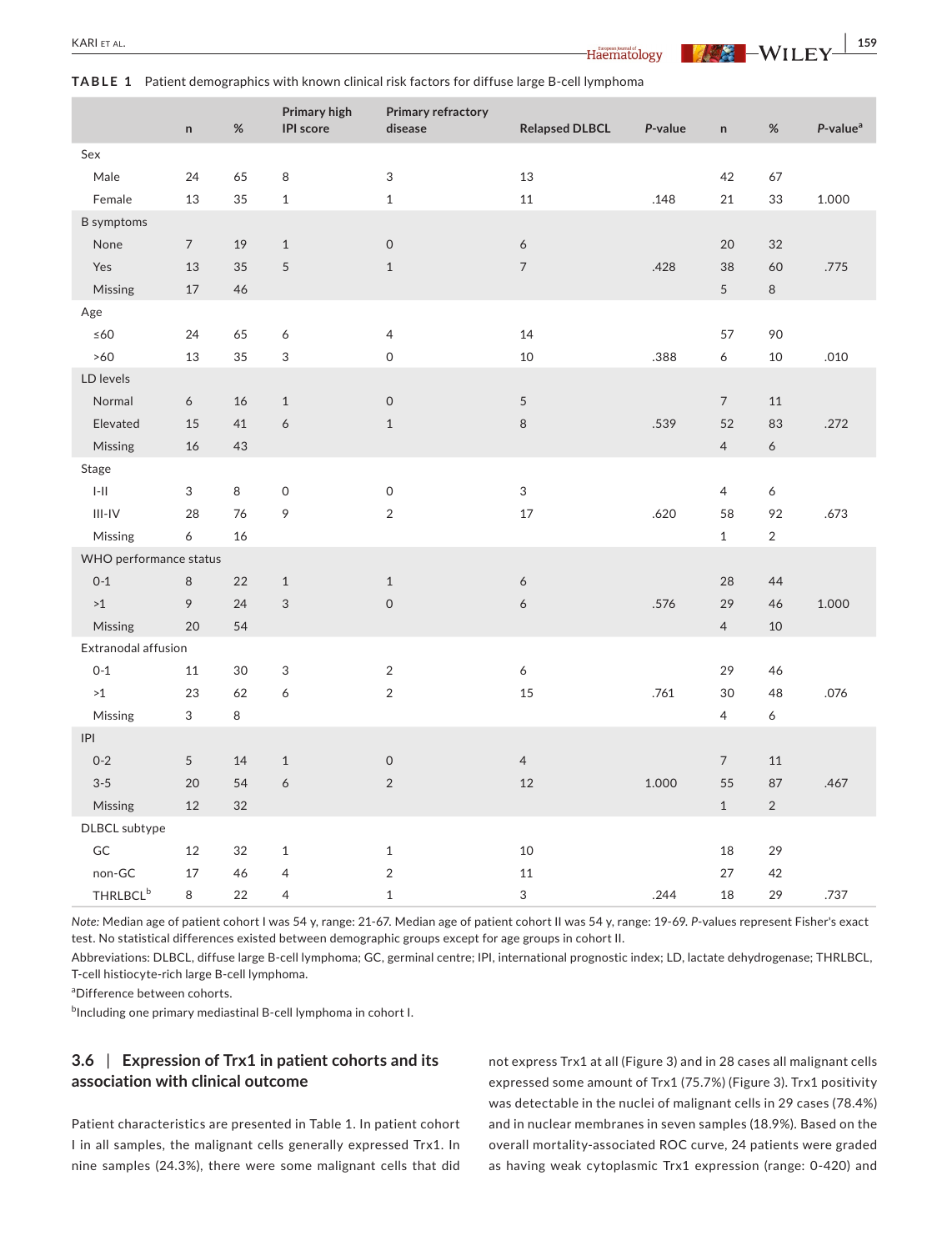



**FIGURE 4** Survival in patient cohort I. Patients received mainly R-CHOP or R-CHOEP as frontline treatment and high-dose therapy as salvage chemotherapy after relapse. A, Disease-specific survival according to Trx-1 expression. B, Disease-specific survival according to frontline treatment [Colour figure can be viewed at [wileyonlinelibrary.com\]](www.wileyonlinelibrary.com)

24 patients as having strong cytoplasmic Trx1 expression (range: 50-800).

In patient cohort II, Trx1 expression was predominantly seen in cytoplasm. Cytoplasmic expression was totally absent in two cases and nuclear expression in 18 cases. Based on the ROC curve, 16 patients were graded with weak cytoplasmic Trx1 expression (range: 0-40) and 47 patients with strong cytoplasmic Trx1 expression (range: 50-240). In patient cohort I, there were no statistically significant correlations of Trx1 staining intensity or localisation when compared to the known clinical risk markers of DLBCL (stage, International Prognostic Index [IPI], elevated lactate dehydrogenase, WHO performance status, extranodal effusion, age over 60 or B symptoms). In Kaplan-Meier analysis, an association between low Trx1 cytoplasmic expression and an adverse prognosis was found (Figure 4). At the 5-year follow-up, disease-specific survival (DSS) was 54.9% in the patient group with low Trx1 cytoplasmic expression and 84.6% in the group with high Trx1 cytoplasmic expression intensity in lymphoma cells (*P* = .061). In Cox regression analysis,

low Trx1 expression was associated with OS (HR 12.408; 95% CI 1.787-86.133, *P* = .011), when compared to non-GC phenotype (HR 5.463; 95% CI 1.318-22.639; *P* = .019) and high IPI (HR 1.123; 95% CI 0.212-5.940; *P* = .892), and also with DSS (Trx1: HR 28.075; 95% CI 2.188-360.282; *P* = .010; non-GC phenotype: HR 6.267; 95% CI 1.254-31.319; *P* = .025; high IPI: HR 1.699; 95% CI 0.308- 9.380; *P* = .543) and RFS (Trx1: HR 56.546; 95% CI 2.896-1104.066; *P* = .008; non-GC phenotype: HR 15.353; 95% CI 1.634-144-287; *P* = .017; high IPI: 18.217; 95% CI 1.296-255.992; *P* = .031).

In patient cohort II, strong cytoplasmic Trx1 expression was associated with age under 60 years (*P* = .032). There were no other statistically significant associations with cytoplasmic or nuclear Trx1 expression. Low cytoplasmic Trx1 expression was associated with inferior 5-year OS (46% vs 76%, *P* = .026), DSS (68% vs 90%, *P* = .026) and non-significantly with RFS (64% vs 81%, *P* = .076) compared to the group with a high cytoplasmic Trx1 expression with known DLBCL risk markers (Figure 5). In Cox regression analysis, cytoplasmic Trx1 expression was an independent risk factor from IPI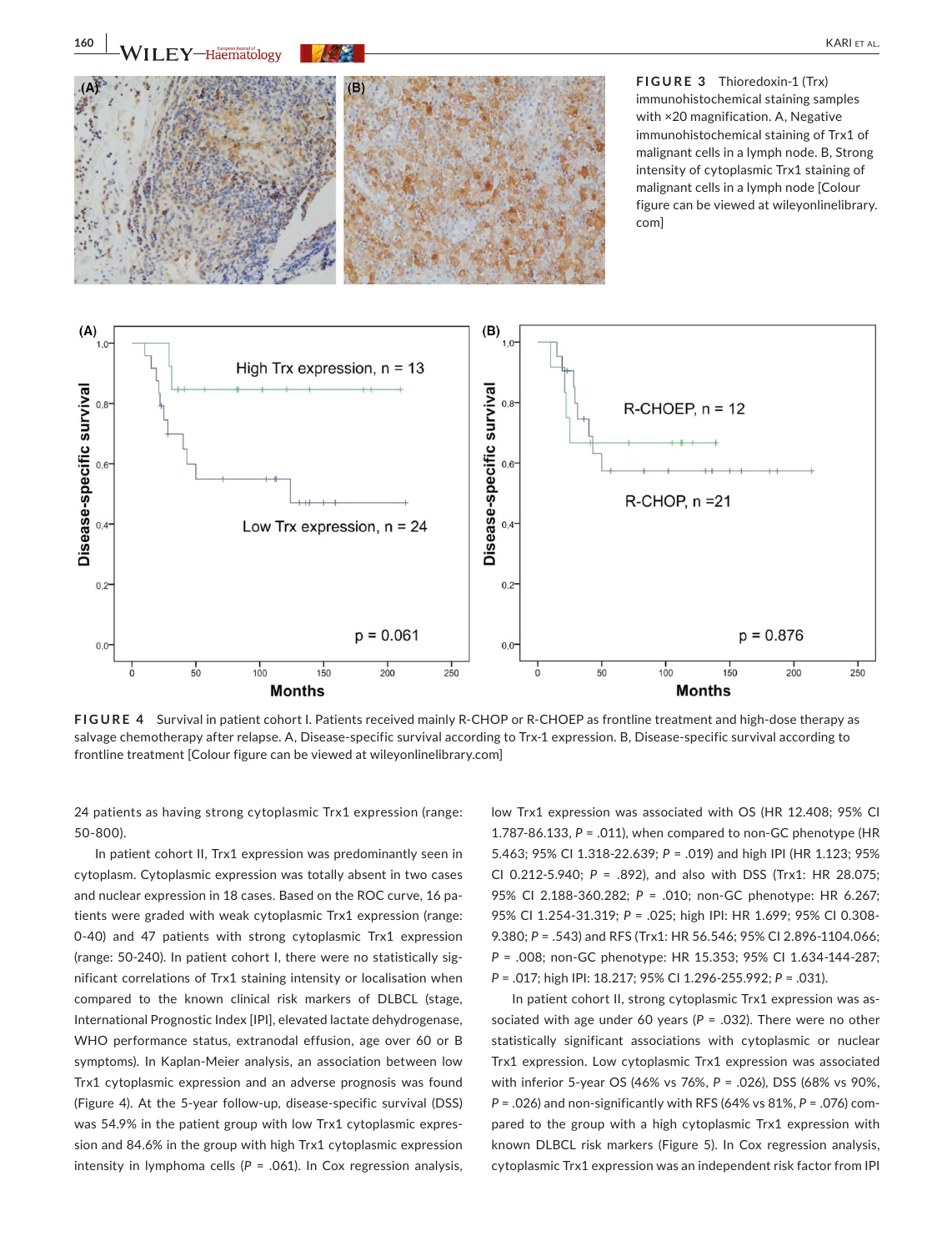

**FIGURE 5** Survival in patient cohort II based on thioredoxin-1 (Trx1) expression. All patients received R-CHOEP as frontline treatment. High Trx1 expression is associated with better overall (A), disease-specific (*P* = .026) (B) and relapse-free survival (*P* = .026) (C) among patients treated with R-CHOEP ( $P = .076$ ). A, Overall survival. B, Disease-specific survival. C, Relapse-free survival [Colour figure can be viewed at [wileyonlinelibrary.com\]](www.wileyonlinelibrary.com)

but not from GC phenotype. Low cytoplasmic Trx1 expression was associated with OS (HR 5.531; 95% CI 1.522-20.101; *P* = .009) when compared to IPI (HR 1.580; 95% CI 1.580-22.347; *P* = .008) and with DSS (Trx1: HR 5.842; 95% CI 1.334-25.588; *P* = .019; IPI: HR 4.405; 95% CI 0.800-24.246; *P* = .088).

### **4** | **DISCUSSION**

In the present work, we have shown that high cytoplasmic Trx1 expression seems to induce a resistance to doxorubicin but sensitises cells to etoposide in a lymphoma cell culture model. We and others<sup>4,6</sup> have previously shown that Trx1 is a negative prognostic factor in DLBCL and the findings of the present study suggest strong evidence of the causality of Trx1 being involved in this adverse outcome. Moreover, here we demonstrate in clinical material that high Trx1 expression appears to sensitise lymphoma to etoposide-containing treatment. These results strongly suggest that high Trx1 expression in lymphoma cells might serve as a biological predictive factor to select the patients who may benefit from adding etoposide to their treatment regimen.

There are multiple antioxidant systems with a purpose of maintaining the intracellular redox state $^9$  and neutralising ROS caused by oxidative phosphorylation and other sources.<sup>8</sup> One of these effectors is the Trx/TrxR1 system, containing Trx1 protein, thioredoxin reductase 1 (TrxR1) and nicotinamide adenine dinucleotide phosphate (NADPH). Trx1 reduces other antioxidant enzymes but requires TrxR1 and NADPH reserves to remain functional.<sup>10,11</sup> The system defends the cells against oxidative stress and these enzymes are also involved in apoptosis, DNA synthesis and redox signalling.<sup>10,12</sup> Trx1 expression has often been reported to be at higher levels in cancer cells compared to normal cells. However, Trx1 is ubiquitously present in all cells, also under physiological circumstances.<sup>5</sup> In cancer cells, Trx1 protects cells from apoptosis by neutralising the toxic effects of ROS.<sup>7,10</sup> It may promote cell growth<sup>12</sup> and correlates with higher metastatic potential of the cancer cells.<sup>7</sup> The key effect of Trx1 in cisplatin resistance has been demonstrated in a lung cancer model.<sup>13</sup>

The Trx/TrxR1 system has an essential role in tumorigenesis and malignant behaviour, but their mutual relationship is still being investigated.<sup>11</sup> Li et al<sup>6</sup> suggest that blocking any component of the Trx/TrxR1 system has essentially the same effect on cancer cells and this has been demonstrated in in vitro studies with dimethyl fumarate<sup>14</sup> and auranofin.<sup>15-17</sup> However, TrxR1 has been shown to have tumour-promoting functions independent of Trx1.<sup>11,18</sup> TrxrR1 has also been postulated to be the master regulator of the system as it crosstalks with the Nrf2-Keap1 axis, the main regulator of antioxidant response, and inhibition of TrxR1 also inhibits Trx1.<sup>19</sup> Inhibitors of the Trx/TrxR1 system are being investigated in clinical trials.<sup>11</sup>

Many chemotherapeutic agents such as doxorubicin<sup>20</sup> induce oxidative stress, which leads to sub-lethal DNA damage, which subsequently induces cell death via apoptosis. Etoposide, on the other hand, inhibits topoisomerase II. The cytotoxicity of etoposide is dependent on the cell cycle. $^{21}$  Doxorubicin also acts via topoisomerase II inhibition, but it has other key effects such as intercalation between DNA base pairs, which evidently leads to inhibition of DNA transcription.<sup>20</sup> In the present study, we found that Trx1 knockdown can sensitise the lymphoma cells to doxorubicin. When using etoposide, the effect was found to be opposite: native cells were more prone to etoposide-induced toxicity compared to those cells that had undergone Trx1 knockdown. We also evaluated the effect of other chemotherapeutic agents used in standard combinations to treat lymphoma, but no significant differences in the cell death were found between the native and Trx1 knockdown cells.

Before the rituximab era, a German study group published a randomised study in which a comparison of CHOP and CHOEP regimens as DLBCL frontline treatment was performed.<sup>3</sup> They found that the CHOEP regimen might give a survival advantage when compared to the standard CHOP therapy in those patients that were younger than 60 years and had an IPI score of one or more. Since establishing the efficacy of rituximab in B-cell lymphomas, R-CHOP has evolved as the gold standard for DLBCL frontline therapy. However, some patients are still refractory to or relapse after R-CHOP therapy. Some of these patients might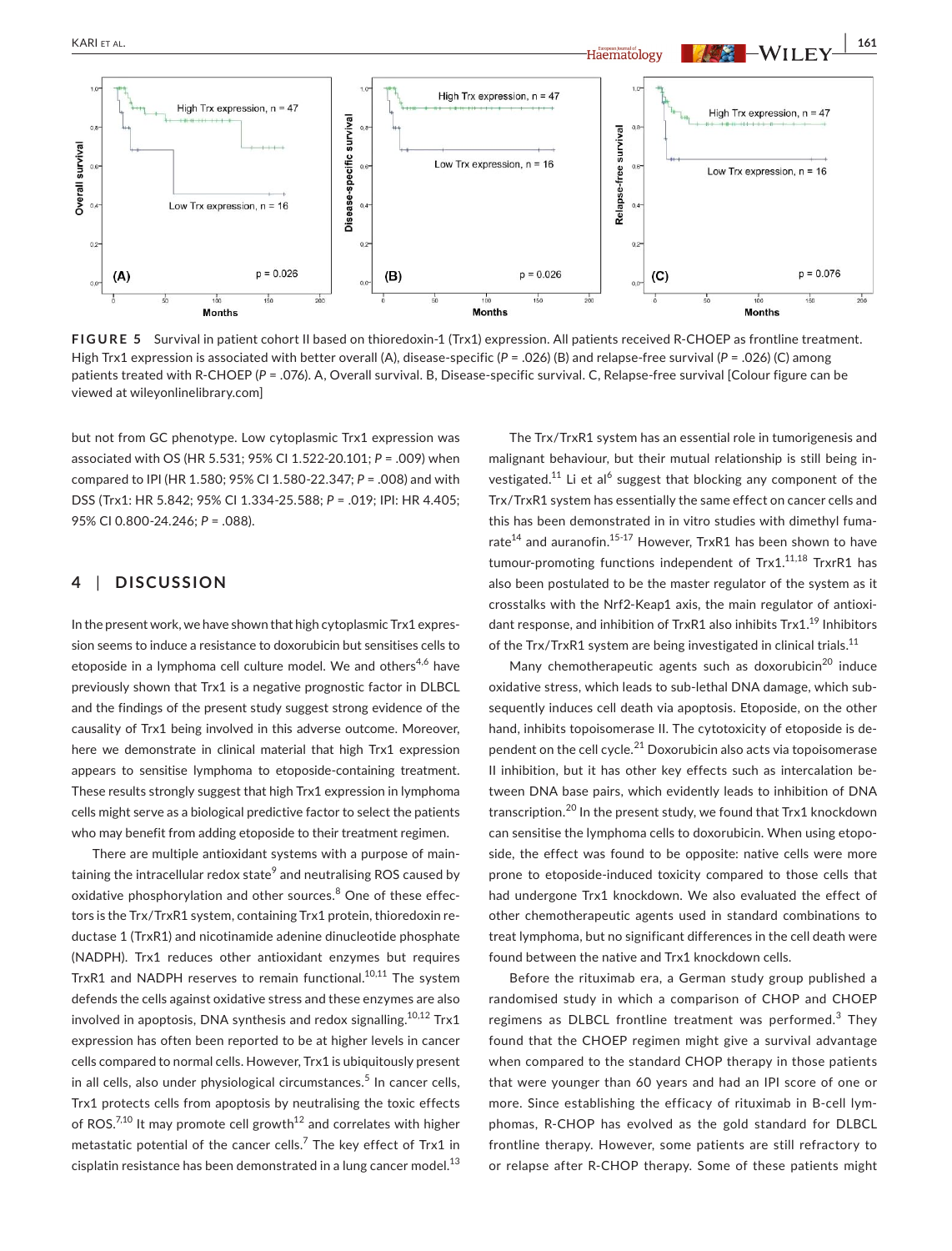**162 |**  KARI et al.

benefit from more aggressive frontline treatment<sup>22</sup> such as R-CHOEP. Since R-CHOEP is more toxic than R-CHOP, there is an unmet clinical need to find a predictive marker, probably a biological one, to identify the patients that might benefit from adding etoposide to the treatment regimen.

It has previously been shown in clinical data<sup>4</sup> that Trx1 is associated with an adverse outcome seen in a DLBCL population treated with R-CHOP chemotherapy. It was shown that strong Trx1 intensity correlated with poor progression-free survival (PFS) and poor DSS. In the present study, we assessed the Trx1 expression rate in primary biopsy samples from DLBCL patients who were treated with etoposide-containing ASCT and frontline R-CHOEP. We wanted to explore Trx1 expression in two differently treated and analysed patient populations, and the results were similar. Overall, in the ASCT patient group, Trx1 lost its biological predictive value, while among R-CHOEP-treated patients there was a strong association with better outcome in cases with high Trx1 expression. In the in vitro model, we found that the knockdown of Trx1 increases the cytotoxic effect of doxorubicin, whereas etoposide was more effective in the native cells with intact Trx1 expression. Based on these data, we suggest that immunohistochemically detected high Trx1 expression in lymphoma might serve as a predictive indicator to select patients who might benefit from adding etoposide to their frontline R-CHOP treatment.

These conclusions are mainly based on results obtained from a cell culture model and two relatively small patient cohorts. The cell lines used represent selected cell material, and therefore, definitive conclusions for clinical decision-making need further investigation. Nevertheless, the repeatability was good. Our study also included clinical material supporting the results obtained from the cell culture model. If these results could be confirmed in future studies, they might indicate that the treatment regimen for DLBCL could be chosen based on the Trx1 expression rate in primary biopsy samples. In the future, it would be crucial to verify our findings prospectively in a large patient cohort treated with R-CHOP and R-CHOEP. These results should also be correlated with expression of TrxR1, which could be another potential target for therapy.

#### **ACKNOWLEDGEMENTS**

We would like to thank Mirka Peränen for her technical assistance in cell culturing and Anne Bisi for her skilful technical assistance in immunohistochemical staining. We would also like to thank Elina Jokinen for her support and guidance in cell culture and Jarkko Lackmann for assistance with FACS.

# **CONFLICT OF INTEREST**

The authors state no conflicts of interest.

#### **AUTHOR CONTRIBUTIONS**

EJMK participated in clinical data and biopsy sample collection, analysed immunohistochemistry and wrote the manuscript. MELK collected the lymphoma patient data and samples, participated in pathological analysis of immunohistochemical staining, conducted

the cell culture examinations, optimised the chemotherapeutic agent testing, carried out statistical analysis and wrote the manuscript. PH founded the cell culture, participated in optimising the cell culture surroundings and wrote the manuscript. AH established the cell culture and siRNA transfection methods and participated in optimising them as well as SDS-PAGE and Western blot. KMH analysed the immunohistochemistry. RB assisted with statistical analysis. PK assisted with statistical analysis. HRT assisted with statistical analysis and analysed immunohistochemistry. RP participated in clinical data and biopsy sample collection. TTH participated in planning the study and analysing the data and funded the study. OK planned the study. All authors reviewed the manuscript.

#### **NOVELTY STATEMENT**

Strong expression of Trx1 is associated with better survival in DLBCL patients treated with R-CHOEP but not with R-CHOP. A low level of Trx1 sensitises DLBCL cells to doxorubicin but decreases etoposideinduced cell death in vitro. Trx1 is a possible marker for selecting DLBCL patients for etoposide-containing treatment.

#### **ORCID**

*Esa Jarkko Mikael Kari* <https://orcid.org/0000-0002-7165-8120>

#### **REFERENCES**

- 1. Suomen Syöpärekisteri (Finnish Cancer Registry) 2016. 2018.
- 2. Tome ME, Johnson DBF, Rimsza LM, et al. A redox signature score identifies diffuse large B-cell lymphoma patients with a poor prognosis. *Blood*. 2005;106:3594-3601.
- 3. Wunderlich A, Kloess M, Reiser M, et al. Practicability and acute haematological toxicity of 2- and 3-weekly CHOP and CHOEP chemotherapy for aggressive non-Hodgkin's lymphoma: results from the NHL-B trial of the German High-Grade Non-Hodgkin's Lymphoma Study Group (DSHNSL). *Ann Oncol*. 2003;14:881-893.
- 4. Peroja P, Pasanen AK, Haapasaari K, et al. Oxidative stress and redox state-regulating enzymes have prognostic relevance in diffuse large B-cell lymphoma. *Exp Hematol Oncol*. 2012;1:2.
- 5. Mukherjee A, Martin SG. The thioredoxin system: a key target in tumour and endothelial cells. *Br J Radiol*. 2008;81:S57-S68.
- 6. Li C, Thompson MA, Tamayo AT, et al. Over-expression of Thioredoxin-1 mediates growth, survival, and chemoresistance and is a druggable target in diffuse large B-cell lymphoma. *Oncotarget*. 2012;3:314-326.
- 7. Zhang T, Liu H, Zhu C, et al. Silencing thioredoxin induces liver cancer cell senescence under hypoxia. *Hepatol Res*. 2012;42:706-713.
- 8. Karihtala P, Puistola U. Hypoxia and oxidative stress in the pathogenesis of gynecological cancers and in therapeutical options. *Curr Cancer Ther Rev*. 2011;7:37-55.
- 9. Karihtala P, Soini Y. Reactive oxygen species and antioxidant mechanisms in human tissues and their relation to malignancies. *APMIS*. 2007;115:81-103.
- 10. Berghella AM, Pellegrini P, Del Beato T, Ciccone F, Contasta I. The potential role of thioredoxin 1 and CD30 systems as multiple pathway targets and biomarkers in tumor therapy. *Cancer Immunol Immunother*. 2011;60:1373-1381.
- 11. Zhang J, Li X, Han X, Liu R, Fang J. Targeting the thioredoxin system for cancer therapy. *Trends Pharmacol Sci*. 2017;38:794-808.
- 12. Holmgren A, Lu J. Thioredoxin and thioredoxin reductase: current research with special reference to human disease. *Biochem Biophys Res Commun*. 2010;396:120-124.